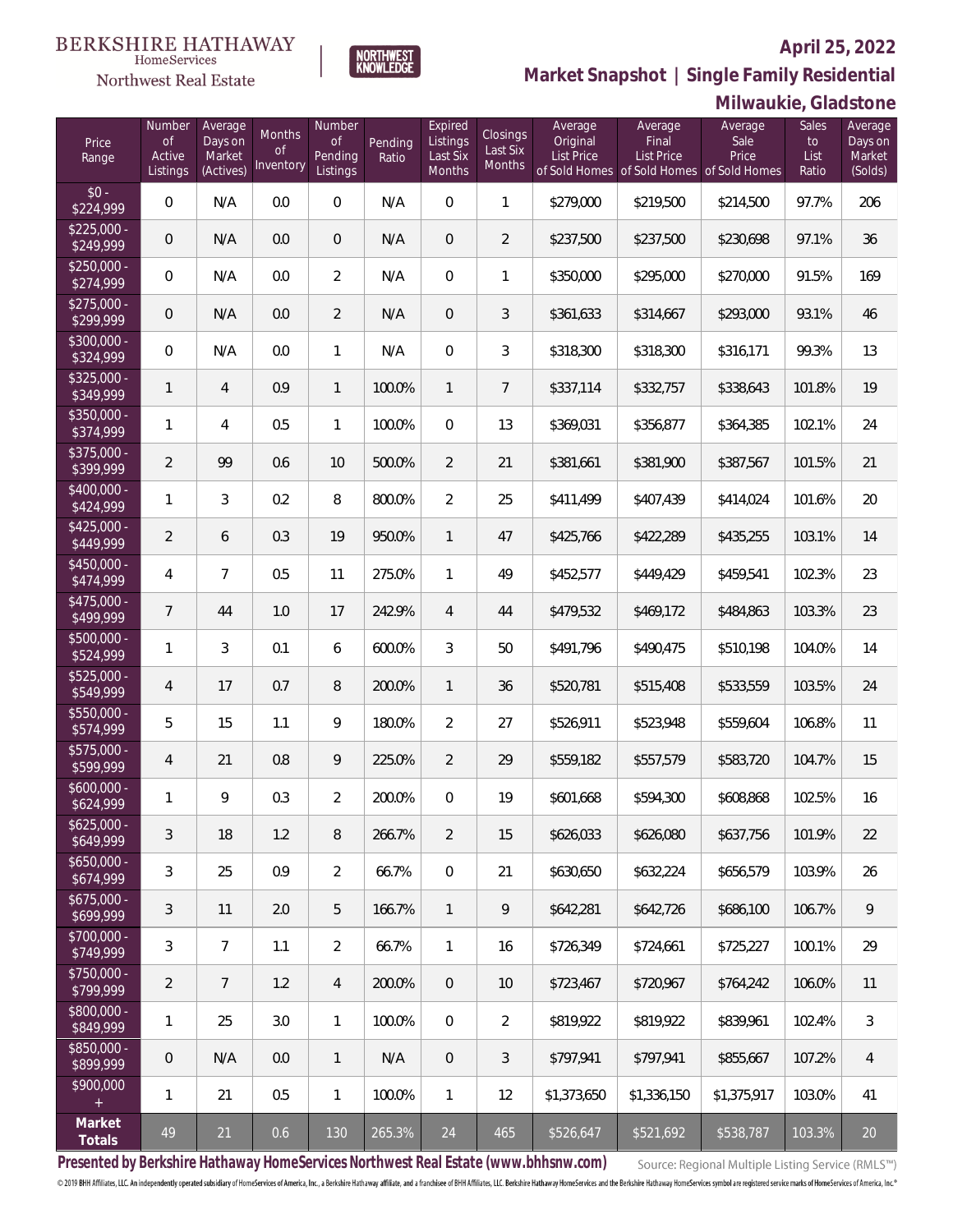# **BERKSHIRE HATHAWAY**

#### $\label{lem:sevices} \textsc{Home} \textsc{Service} \textsc{s}$ Northwest Real Estate



# **April 25, 2022 Market Snapshot | Single Family Residential**

|                               | Happy Valley, Clackamas, Damascus         |                                           |                           |                                     |                  |                                           |                                |                                   |                                                                                    |                          |                              |                                         |
|-------------------------------|-------------------------------------------|-------------------------------------------|---------------------------|-------------------------------------|------------------|-------------------------------------------|--------------------------------|-----------------------------------|------------------------------------------------------------------------------------|--------------------------|------------------------------|-----------------------------------------|
| Price<br>Range                | Number<br><b>of</b><br>Active<br>Listings | Average<br>Days on<br>Market<br>(Actives) | Months<br>Οf<br>Inventory | Number<br>Οf<br>Pending<br>Listings | Pending<br>Ratio | Expired<br>Listings<br>Last Six<br>Months | Closings<br>Last Six<br>Months | Average<br>Original<br>List Price | Average<br>Final<br><b>List Price</b><br>of Sold Homes of Sold Homes of Sold Homes | Average<br>Sale<br>Price | Sales<br>to<br>List<br>Ratio | Average<br>Days on<br>Market<br>(Solds) |
| $$0 -$<br>\$324,999           | $\mathbf 0$                               | N/A                                       | 0.0                       | $\mathbf 0$                         | N/A              | $\overline{2}$                            | $\overline{1}$                 | \$279,000                         | \$279,000                                                                          | \$260,000                | 93.2%                        | 101                                     |
| $$325,000 -$<br>\$349,999     | $\overline{0}$                            | N/A                                       | 0.0                       | $\overline{0}$                      | N/A              | $\mathbf 0$                               | $\mathbf{1}$                   | \$349,900                         | \$349,900                                                                          | \$349,900                | 100.0%                       | 14                                      |
| \$350,000 -<br>\$374,999      | $\mathbf 0$                               | N/A                                       | 0.0                       | $\overline{0}$                      | N/A              | $\mathbf{1}$                              | 3                              | \$386,633                         | \$361,633                                                                          | \$361,667                | 100.0%                       | 24                                      |
| \$375,000 -<br>\$399,999      | 1                                         | 4                                         | 1.2                       | $\overline{2}$                      | 200.0%           | $\mathbf{0}$                              | 5                              | \$377,600                         | \$376,760                                                                          | \$378,800                | 100.5%                       | 17                                      |
| $$400,000 -$<br>\$424,999     | 1                                         | 306                                       | 0.5                       | $\,0\,$                             | 0.0%             | $\mathfrak{Z}$                            | 11                             | \$402,831                         | \$403,622                                                                          | \$410,380                | 101.7%                       | 14                                      |
| $$425,000 -$<br>\$449,999     | $\overline{2}$                            | $\mathfrak{Z}$                            | 0.4                       | $\overline{2}$                      | 100.0%           | $\overline{1}$                            | 31                             | \$433,724                         | \$433,241                                                                          | \$434,329                | 100.3%                       | 12                                      |
| $$450,000 -$<br>\$474,999     | $\mathbf 0$                               | N/A                                       | 0.0                       | $\mathbf{1}$                        | N/A              | $\mathbf 0$                               | 14                             | \$436,419                         | \$452,643                                                                          | \$459,012                | 101.4%                       | 70                                      |
| $$475,000 -$<br>\$499,999     | 4                                         | 18                                        | 2.2                       | $\, 8$                              | 200.0%           | $\overline{2}$                            | 11                             | \$480,245                         | \$472,609                                                                          | \$484,518                | 102.5%                       | 23                                      |
| $$500,000 -$<br>\$524,999     | 1                                         | $\mathfrak{Z}$                            | 0.3                       | 9                                   | 900.0%           | $\mathbf{1}$                              | 22                             | \$506,850                         | \$504,551                                                                          | \$513,599                | 101.8%                       | 15                                      |
| $$525,000 -$<br>\$549,999     | $\mathfrak{Z}$                            | 14                                        | 0.5                       | 8                                   | 266.7%           | $\overline{1}$                            | 35                             | \$527,748                         | \$528,455                                                                          | \$535,962                | 101.4%                       | 16                                      |
| $$550,000 -$<br>\$574,999     | $\overline{0}$                            | N/A                                       | $0.0\,$                   | 6                                   | N/A              | $\mathbf{0}$                              | 47                             | \$551,961                         | \$550,295                                                                          | \$560,803                | 101.9%                       | 11                                      |
| \$575,000 -<br>\$599,999      | 6                                         | 11                                        | $0.8\,$                   | 21                                  | 350.0%           | $\overline{1}$                            | 45                             | \$571,928                         | \$574,598                                                                          | \$583,913                | 101.6%                       | 18                                      |
| $$600,000 -$<br>\$624,999     | $\overline{7}$                            | 42                                        | 0.9                       | $30\,$                              | 428.6%           | $\mathbf 0$                               | 48                             | \$599,676                         | \$599,350                                                                          | \$608,446                | 101.5%                       | 23                                      |
| $$625,000 -$<br>\$649,999     | 4                                         | $\overline{4}$                            | 0.7                       | 16                                  | 400.0%           | $\overline{0}$                            | 34                             | \$619,274                         | \$626,964                                                                          | \$635,897                | 101.4%                       | 13                                      |
| $$650,000 -$<br>\$674,999     | 5                                         | 43                                        | 1.1                       | 11                                  | 220.0%           | $\mathbf{1}$                              | 27                             | \$635,978                         | \$647,016                                                                          | \$656,945                | 101.5%                       | 11                                      |
| $$675,000 -$<br>\$699,999     | 3                                         | 321                                       | 0.9                       | 20                                  | 666.7%           | $\overline{4}$                            | 20                             | \$678,062                         | \$676,859                                                                          | \$686,080                | 101.4%                       | 21                                      |
| \$700,000 -<br>\$724,999      | $\overline{0}$                            | N/A                                       | 0.0                       | 13                                  | N/A              | $\mathbf{1}$                              | 29                             | \$697,833                         | \$693,574                                                                          | \$709,284                | 102.3%                       | 27                                      |
| $$725,000 -$<br>\$749,999     | 4                                         | 30                                        | 0.9                       | 11                                  | 275.0%           | $\overline{0}$                            | 27                             | \$723,684                         | \$717,506                                                                          | \$737,570                | 102.8%                       | 35                                      |
| $$750,000 -$<br>\$799,999     | 6                                         | 100                                       | 1.2                       | 14                                  | 233.3%           | $\overline{4}$                            | 30                             | \$758,939                         | \$756,001                                                                          | \$769,149                | 101.7%                       | 43                                      |
| $$800,000 -$<br>\$849,999     | 4                                         | 67                                        | 1.4                       | 9                                   | 225.0%           | $\mathfrak{Z}$                            | 17                             | \$803,375                         | \$804,140                                                                          | \$821,691                | 102.2%                       | 22                                      |
| $$850,000 -$<br>\$899,999     | 5                                         | 88                                        | 1.3                       | 13                                  | 260.0%           | $\mathbf{1}$                              | 24                             | \$858,260                         | \$847,385                                                                          | \$872,662                | 103.0%                       | 37                                      |
| $$900.000 -$<br>\$999,999     | 1                                         | 73                                        | 0.1                       | 16                                  | 1,600.0%         | $\mathfrak{Z}$                            | 42                             | \$913,985                         | \$906,843                                                                          | \$939,462                | 103.6%                       | 31                                      |
| $$1,000,000 -$<br>\$1,249,999 | 6                                         | 84                                        | 2.8                       | $\overline{7}$                      | 116.7%           | $\overline{0}$                            | 13                             | \$1,041,452                       | \$1,041,452                                                                        | \$1,100,077              | 105.6%                       | 16                                      |
| $$1,250,000 -$<br>\$1,499,999 | 3                                         | 37                                        | 3.6                       | $\mathcal{S}$                       | 100.0%           | $\mathbf{1}$                              | 5                              | \$1,406,800                       | \$1,406,800                                                                        | \$1,349,000              | 95.9%                        | 13                                      |
| \$1,500,000<br>$+$            | 11                                        | 125                                       | 5.5                       | $\overline{4}$                      | 36.4%            | 10                                        | 12                             | \$1,799,315                       | \$1,775,890                                                                        | \$1,736,171              | 97.8%                        | 56                                      |
| Market<br>Totals              | 77                                        | 71                                        | 0.8                       | 224                                 | 290.9%           | 40                                        | 554                            | \$671,790                         | \$670,681                                                                          | \$682,505                | 101.8%                       | 24                                      |

**Presented by Berkshire Hathaway HomeServices Northwest Real Estate (www.bhhsnw.com)**

Source: Regional Multiple Listing Service (RMLS™)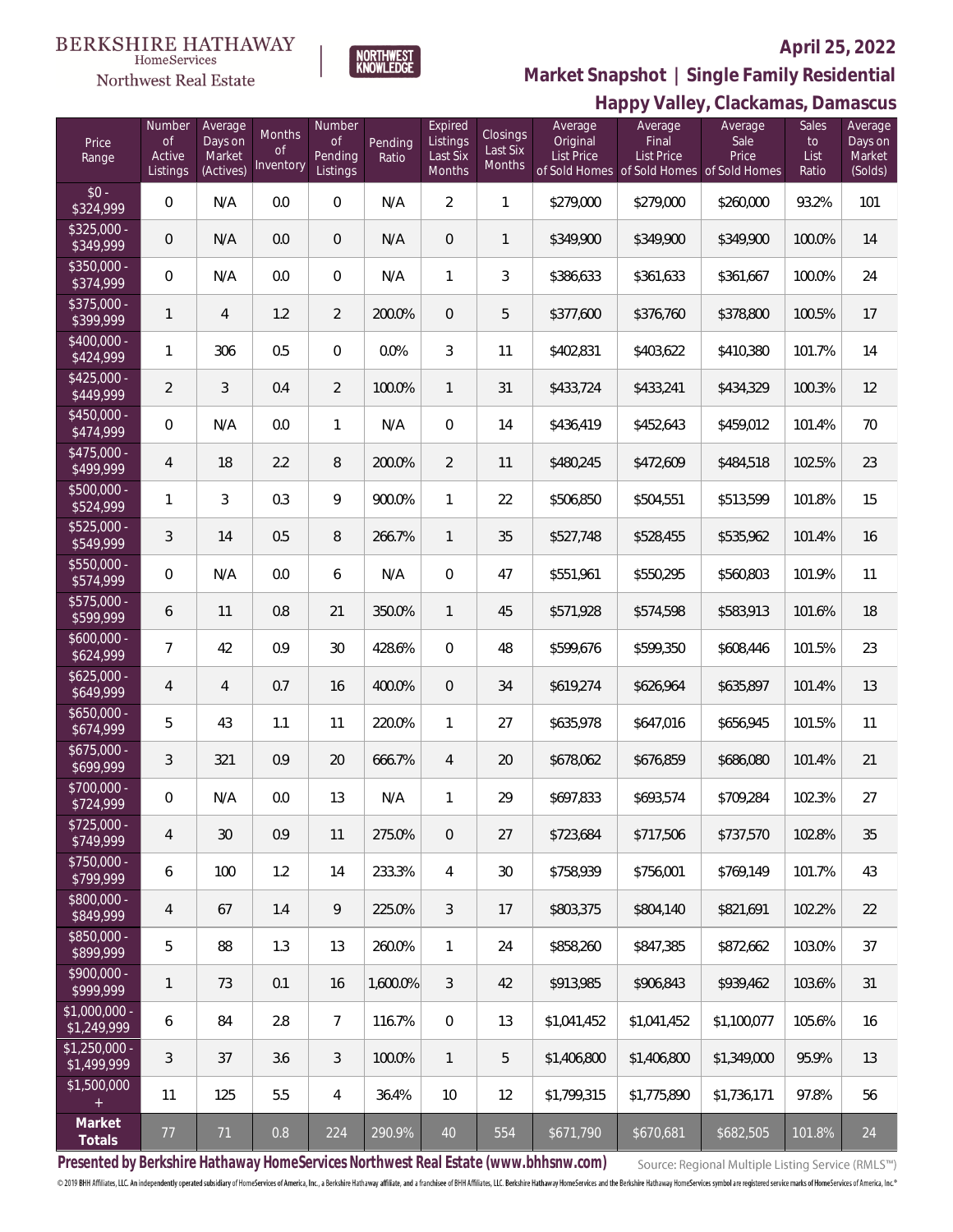#### **BERKSHIRE HATHAWAY**  $\label{lem:sevices} \textsc{Home} \textsc{Service} \textsc{s}$

# Northwest Real Estate

NORTHWEST<br>KNOWLEDGE

### **April 25, 2022**

**Market Snapshot | Single Family Residential**

|                           | Estacada, Boring, Eagle Creek             |                                           |                                  |                                            |                  |                                           |                                |                                          |                                                                             |                          |                              |                                         |
|---------------------------|-------------------------------------------|-------------------------------------------|----------------------------------|--------------------------------------------|------------------|-------------------------------------------|--------------------------------|------------------------------------------|-----------------------------------------------------------------------------|--------------------------|------------------------------|-----------------------------------------|
| Price<br>Range            | Number<br><b>of</b><br>Active<br>Listings | Average<br>Days on<br>Market<br>(Actives) | Months<br><b>of</b><br>Inventory | Number<br><b>of</b><br>Pending<br>Listings | Pending<br>Ratio | Expired<br>Listings<br>Last Six<br>Months | Closings<br>Last Six<br>Months | Average<br>Original<br><b>List Price</b> | Average<br>Final<br>List Price<br>of Sold Homes of Sold Homes of Sold Homes | Average<br>Sale<br>Price | Sales<br>to<br>List<br>Ratio | Average<br>Days on<br>Market<br>(Solds) |
| $$0 -$<br>\$274,999       | $\boldsymbol{0}$                          | N/A                                       | N/A                              | $\mathbf{1}$                               | N/A              | $\mathbf 0$                               | $\mathbf 0$                    | N/A                                      | N/A                                                                         | N/A                      | N/A                          | N/A                                     |
| $$275,000 -$<br>\$299,999 | 1                                         | 25                                        | N/A                              | $\mathbf 0$                                | 0.0%             | $\mathbf 0$                               | $\mathbf 0$                    | N/A                                      | N/A                                                                         | N/A                      | N/A                          | N/A                                     |
| $$300,000 -$<br>\$324,999 | $\boldsymbol{0}$                          | N/A                                       | 0.0                              | $\,0\,$                                    | N/A              | $\boldsymbol{0}$                          | $\overline{2}$                 | \$262,000                                | \$262,000                                                                   | \$307,500                | 117.4%                       | 92                                      |
| $$325,000 -$<br>\$349,999 | $\mathbf 0$                               | N/A                                       | 0.0                              | $\mathbf{1}$                               | N/A              | $\mathbf 0$                               | $\mathbb{1}$                   | \$339,950                                | \$339,950                                                                   | \$334,000                | 98.2%                        | 57                                      |
| \$350,000 -<br>\$374,999  | $\boldsymbol{0}$                          | N/A                                       | 0.0                              | $\,0\,$                                    | N/A              | $\mathbf 0$                               | $\sqrt{3}$                     | \$373,000                                | \$374,967                                                                   | \$362,667                | 96.7%                        | 35                                      |
| \$375,000 -<br>\$399,999  | $\mathbf{1}$                              | 5                                         | 0.4                              | $\overline{4}$                             | 400.0%           | $\mathbf 0$                               | 17                             | \$402,067                                | \$387,675                                                                   | \$391,063                | 100.9%                       | 9                                       |
| \$400,000 -<br>\$424,999  | 1                                         | 22                                        | 0.2                              | 5                                          | 500.0%           | $\mathfrak{Z}$                            | 25                             | \$403,711                                | \$414,103                                                                   | \$415,911                | 100.4%                       | 22                                      |
| $$425,000 -$<br>\$449,999 | $\mathbf 0$                               | N/A                                       | 0.0                              | 6                                          | N/A              | $\boldsymbol{0}$                          | 34                             | \$440,205                                | \$434,517                                                                   | \$436,552                | 100.5%                       | 31                                      |
| \$450,000 -<br>\$474,999  | $\overline{2}$                            | 14                                        | 0.5                              | 12                                         | 600.0%           | $\mathbf{1}$                              | 26                             | \$446,406                                | \$458,131                                                                   | \$460,947                | 100.6%                       | 39                                      |
| \$475,000 -<br>\$499,999  | $\overline{4}$                            | 31                                        | 1.4                              | 12                                         | 300.0%           | $\overline{2}$                            | 17                             | \$488,868                                | \$482,487                                                                   | \$487,294                | 101.0%                       | 22                                      |
| \$500,000 -<br>\$524,999  | $\overline{2}$                            | 41                                        | 1.2                              | 5                                          | 250.0%           | $\mathbf 0$                               | 10                             | \$519,838                                | \$505,391                                                                   | \$510,911                | 101.1%                       | 43                                      |
| \$525,000 -<br>\$549,999  | 6                                         | 28                                        | 1.6                              | $\overline{7}$                             | 116.7%           | $\mathbf{1}$                              | 23                             | \$534,877                                | \$537,617                                                                   | \$536,000                | 99.7%                        | 39                                      |
| \$550,000 -<br>\$574,999  | $\mathbf{1}$                              | 25                                        | 0.7                              | 5                                          | 500.0%           | $\overline{2}$                            | 9                              | \$564,135                                | \$558,049                                                                   | \$559,873                | 100.3%                       | 35                                      |
| \$575,000 -<br>\$599,999  | 4                                         | 20                                        | 2.4                              | $\overline{4}$                             | 100.0%           | $\mathbf{1}$                              | 10                             | \$584,738                                | \$583,613                                                                   | \$585,477                | 100.3%                       | 61                                      |
| $$600,000 -$<br>\$624,999 | $\overline{2}$                            | 5                                         | 1.3                              | 6                                          | 300.0%           | $\boldsymbol{0}$                          | 9                              | \$603,498                                | \$603,487                                                                   | \$607,472                | 100.7%                       | 72                                      |
| $$625,000 -$<br>\$649,999 | 3                                         | 11                                        | 2.0                              | $\overline{2}$                             | 66.7%            | $\mathbf{1}$                              | 9                              | \$617,730                                | \$625,864                                                                   | \$637,235                | 101.8%                       | 37                                      |
| \$650,000<br>\$674,999    | 1                                         | 38                                        | 1.0                              | $\mathbf{1}$                               | 100.0%           | $\mathbf{0}$                              | 6                              | \$659,970                                | \$656,637                                                                   | \$659,820                | 100.5%                       | 24                                      |
| $$675,000 -$<br>\$699,999 | 4                                         | 21                                        | 4.8                              | $\mathbf{1}$                               | 25.0%            | $\mathbf{1}$                              | 5                              | \$689,984                                | \$689,984                                                                   | \$691,984                | 100.3%                       | 52                                      |
| \$700,000 -<br>\$724,999  | 0                                         | N/A                                       | 0.0                              | $\mathbf{1}$                               | N/A              | $\overline{0}$                            | $\overline{4}$                 | \$709,725                                | \$703,225                                                                   | \$707,500                | 100.6%                       | 31                                      |
| $$725,000 -$<br>\$749,999 | 3                                         | 19                                        | 6.0                              | $\mathbf{1}$                               | 33.3%            | $\overline{0}$                            | 3                              | \$775,633                                | \$775,633                                                                   | \$738,967                | 95.3%                        | 17                                      |
| \$750,000 -<br>\$799,999  | 1                                         | 11                                        | 1.2                              | 5                                          | 500.0%           | $\overline{2}$                            | 5                              | \$794,940                                | \$783,940                                                                   | \$777,000                | 99.1%                        | 44                                      |
| \$800,000 -<br>\$849,999  | 1                                         | $\overline{2}$                            | 1.5                              | $\mathbf{1}$                               | 100.0%           | $\mathbf{1}$                              | $\overline{4}$                 | \$841,975                                | \$844,500                                                                   | \$828,000                | 98.0%                        | 60                                      |
| \$850,000 -<br>\$899,999  | $\overline{2}$                            | 91                                        | 1.7                              | $\mathbf{1}$                               | 50.0%            | $\mathbf{1}$                              | $\overline{7}$                 | \$877,543                                | \$863,271                                                                   | \$869,857                | 100.8%                       | 79                                      |
| \$900,000 -<br>\$999,999  | $\overline{2}$                            | 38                                        | 1.5                              | $\overline{0}$                             | 0.0%             | $\overline{2}$                            | $\, 8$                         | \$1,015,594                              | \$949,219                                                                   | \$945,312                | 99.6%                        | 48                                      |
| \$1,000,000               | 8                                         | 119                                       | 3.2                              | $\mathcal{G}$                              | 112.5%           | $\overline{2}$                            | 15                             | \$1,553,593                              | \$1,472,320                                                                 | \$1,426,753              | 96.9%                        | 53                                      |
| Market<br>Totals          | 49                                        | 41                                        | 1.2                              | 90                                         | 183.7%           | $20\,$                                    | 252                            | \$598,020                                | \$590,118                                                                   | \$589,059                | 99.8%                        | 38                                      |

**Presented by Berkshire Hathaway HomeServices Northwest Real Estate (www.bhhsnw.com)**

Source: Regional Multiple Listing Service (RMLS™)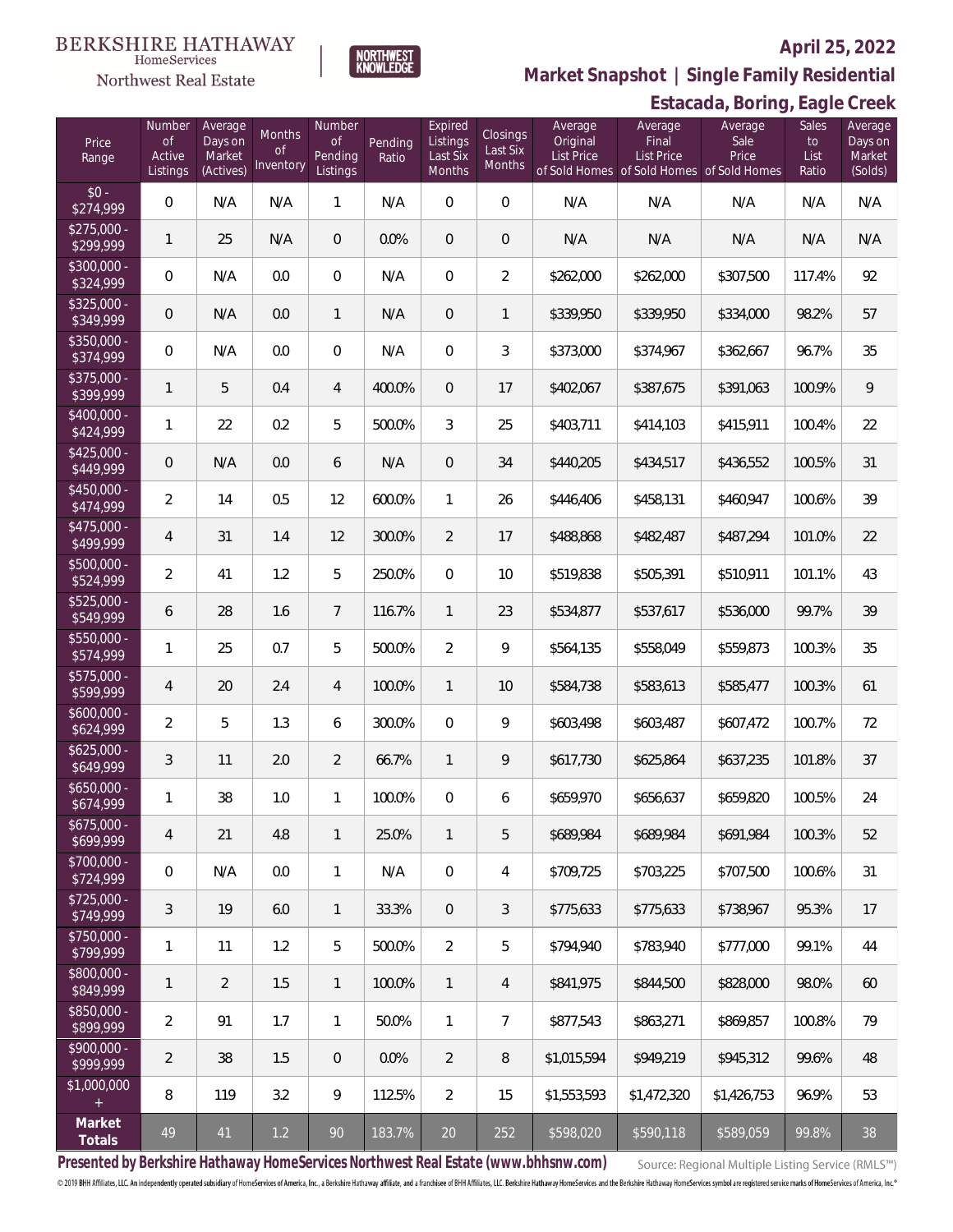### Northwest Real Estate

### **April 25, 2022**

**Oregon City, Beavercreek**



**Market Snapshot | Single Family Residential**

| Price<br>Range                       | Number<br>$\circ$ f<br>Active<br>Listings | Average<br>Days on<br>Market<br>(Actives) | Months<br><b>of</b><br>Inventory | <b>Number</b><br><b>of</b><br>Pending<br>Listings | Pending<br>Ratio | Expired<br>Listings<br>Last Six<br>Months | Closings<br>Last Six<br>Months | Average<br>Original<br>List Price | Average<br>Final<br>List Price<br>of Sold Homes of Sold Homes of Sold Homes | Average<br>Sale<br>Price | Sales<br>to<br>List<br>Ratio | Average<br>Days on<br>Market<br>(Solds) |
|--------------------------------------|-------------------------------------------|-------------------------------------------|----------------------------------|---------------------------------------------------|------------------|-------------------------------------------|--------------------------------|-----------------------------------|-----------------------------------------------------------------------------|--------------------------|------------------------------|-----------------------------------------|
| $$0 -$<br>\$274,999                  | $\mathbf{1}$                              | 5                                         | 6.0                              | $\mathbf{1}$                                      | 100.0%           | $\overline{0}$                            | 1                              | \$202,923                         | \$202,923                                                                   | \$202,923                | 100.0%                       | 29                                      |
| $$275,000 -$<br>\$299,999            | $\overline{0}$                            | N/A                                       | 0.0                              | $\mathbf{1}$                                      | N/A              | $\mathbf 0$                               | 3                              | \$296,333                         | \$288,000                                                                   | \$288,000                | 100.0%                       | 11                                      |
| $$300,000 -$<br>\$324,999            | $\overline{0}$                            | N/A                                       | 0.0                              | $\overline{0}$                                    | N/A              | $\overline{0}$                            | 1                              | \$368,900                         | \$315,000                                                                   | \$315,000                | 100.0%                       | 56                                      |
| $$325,000 -$<br>\$349,999            | $\boldsymbol{0}$                          | N/A                                       | 0.0                              | $\overline{2}$                                    | N/A              | $\mathbf 0$                               | 5                              | \$389,287                         | \$369,287                                                                   | \$342,387                | 92.7%                        | 22                                      |
| $$350,000 -$<br>\$374,999            | $\mathbf{1}$                              | 26                                        | 0.9                              | $\overline{0}$                                    | 0.0%             | $\mathbf{1}$                              | $\overline{7}$                 | \$361,686                         | \$361,686                                                                   | \$362,557                | 100.2%                       | 9                                       |
| \$375,000 -<br>\$399,999             | $\mathbf{1}$                              | $\overline{0}$                            | 0.9                              | 3                                                 | 300.0%           | $\mathbf{1}$                              | $\overline{7}$                 | \$373,536                         | \$373,536                                                                   | \$385,700                | 103.3%                       | 9                                       |
| $$400,000 -$<br>\$424,999            | $\mathbf{1}$                              | 347                                       | 0.3                              | $\overline{0}$                                    | 0.0%             | $\overline{0}$                            | 19                             | \$399,271                         | \$398,218                                                                   | \$411,095                | 103.2%                       | 10                                      |
| $$425,000 -$<br>\$449,999            | $\mathbf{1}$                              | $\overline{4}$                            | 0.3                              | 6                                                 | 600.0%           | $\mathbf 0$                               | 22                             | \$439,754                         | \$433,618                                                                   | \$436,723                | 100.7%                       | 26                                      |
| $$450,000 -$<br>\$474,999            | $\overline{0}$                            | N/A                                       | 0.0                              | $\mathbf{1}$                                      | N/A              | $\mathbf{1}$                              | 18                             | \$442,911                         | \$443,633                                                                   | \$458,325                | 103.3%                       | 16                                      |
| $$475,000 -$<br>\$499,999            | $\overline{2}$                            | 52                                        | 0.7                              | 5                                                 | 250.0%           | $\overline{2}$                            | 18                             | \$471,461                         | \$472,850                                                                   | \$483,221                | 102.2%                       | 9                                       |
| \$500,000 -<br>\$524,999             | 3                                         | 10                                        | 0.7                              | $\overline{4}$                                    | 133.3%           | $\overline{0}$                            | 27                             | \$508,850                         | \$498,887                                                                   | \$510,311                | 102.3%                       | 18                                      |
| $$525,000 -$<br>\$549,999            | $\mathfrak{Z}$                            | 16                                        | 0.4                              | 6                                                 | 200.0%           | $\overline{0}$                            | 41                             | \$521,951                         | \$520,585                                                                   | \$534,581                | 102.7%                       | 12                                      |
| $$550,000 -$<br>\$574,999            | $\mathbf{1}$                              | 4                                         | 0.2                              | 5                                                 | 500.0%           | $\overline{0}$                            | 25                             | \$554,243                         | \$548,601                                                                   | \$560,900                | 102.2%                       | 16                                      |
| $\overline{$575,000}$ -<br>\$599,999 | $\overline{2}$                            | 18                                        | 0.5                              | 10                                                | 500.0%           | $\overline{4}$                            | 26                             | \$577,035                         | \$570,573                                                                   | \$583,625                | 102.3%                       | 17                                      |
| $$600,000 -$<br>\$624,999            | $\mathbf{1}$                              | 10                                        | 0.2                              | $\overline{2}$                                    | 200.0%           | 1                                         | 26                             | \$595,885                         | \$595,154                                                                   | \$607,481                | 102.1%                       | 17                                      |
| $$625,000 -$<br>\$649,999            | $\overline{2}$                            | 8                                         | 0.5                              | $\overline{2}$                                    | 100.0%           | $\overline{0}$                            | 23                             | \$622,552                         | \$619,326                                                                   | \$633,820                | 102.3%                       | 18                                      |
| $$650,000 -$<br>\$674,999            | $\overline{2}$                            | 11                                        | 0.8                              | 3                                                 | 150.0%           | $\overline{0}$                            | 16                             | \$647,494                         | \$645,613                                                                   | \$659,713                | 102.2%                       | 18                                      |
| $$675,000 -$<br>\$699,999            | $\sqrt{3}$                                | 4                                         | 1.0                              | $\overline{2}$                                    | 66.7%            | $\overline{2}$                            | 18                             | \$698,117                         | \$679,444                                                                   | \$683,285                | 100.6%                       | 18                                      |
| $$700,000 -$<br>\$749,999            | $\mathbf{1}$                              | 97                                        | 0.2                              | 6                                                 | 600.0%           | $\overline{2}$                            | 32                             | \$719,776                         | \$720,940                                                                   | \$724,894                | 100.5%                       | 52                                      |
| \$750,000 -<br>\$799,999             | 5                                         | 18                                        | 2.0                              | 10                                                | 200.0%           | 3                                         | 15                             | \$756,377                         | \$751,311                                                                   | \$770,664                | 102.6%                       | 35                                      |
| \$800,000 -<br>\$849,999             | $\,0\,$                                   | N/A                                       | 0.0                              | 3                                                 | N/A              | $\mathbf 0$                               | 11                             | \$864,318                         | \$812,255                                                                   | \$824,309                | 101.5%                       | 51                                      |
| \$850,000 -<br>\$899,999             | $\mathbf{1}$                              | 11                                        | 0.8                              | 5                                                 | 500.0%           | 2                                         | $\, 8$                         | \$875,110                         | \$875,110                                                                   | \$872,900                | 99.7%                        | 24                                      |
| \$900,000 -<br>\$999,999             | $\overline{2}$                            | 101                                       | 0.6                              | 11                                                | 550.0%           | $\overline{2}$                            | 19                             | \$948,974                         | \$923,026                                                                   | \$933,363                | 101.1%                       | 39                                      |
| \$1,000,000 -<br>\$1,499,999         | 3                                         | 102                                       | 0.6                              | 13                                                | 433.3%           | $\overline{4}$                            | 29                             | \$1,244,166                       | \$1,198,753                                                                 | \$1,191,683              | 99.4%                        | 46                                      |
| \$1,500,000<br>$+$                   | 6                                         | 109                                       | 4.5                              | 2                                                 | 33.3%            | $\overline{2}$                            | $\, 8$                         | \$1,849,661                       | \$1,856,661                                                                 | \$1,830,036              | 98.6%                        | 29                                      |
| Market<br>Totals                     | 42                                        | 48                                        | 0.6                              | 103                                               | 245.2%           | 27                                        | 425                            | \$656,010                         | \$647,176                                                                   | \$655,431                | 101.3%                       | 24                                      |

**Presented by Berkshire Hathaway HomeServices Northwest Real Estate (www.bhhsnw.com)**

Source: Regional Multiple Listing Service (RMLS™)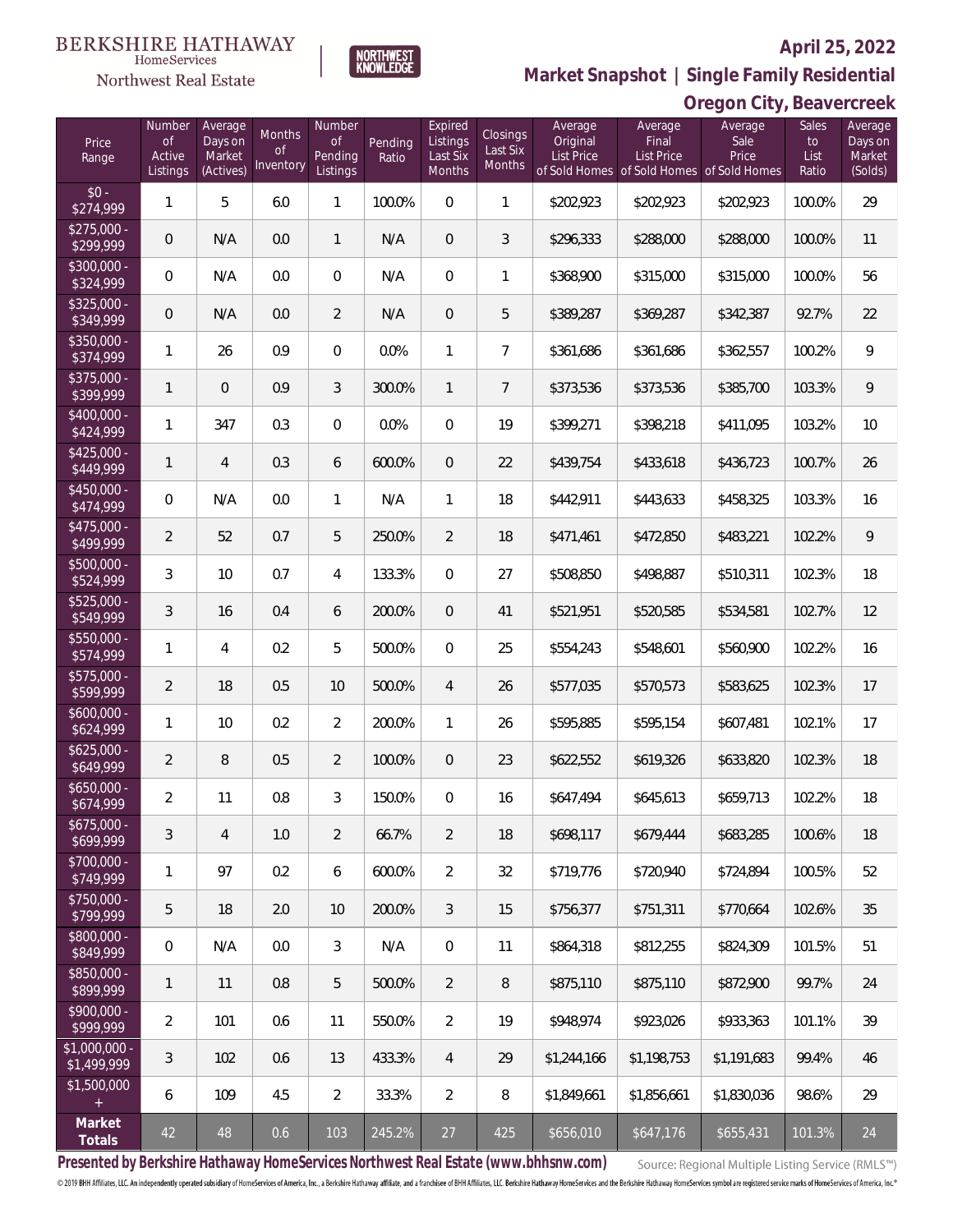### Northwest Real Estate



### **April 25, 2022 Market Snapshot | Single Family Residential**

**Canby**

| Price<br>Range            | Number<br><b>of</b><br>Active<br>Listings | Average<br>Days on<br>Market<br>(Actives) | Months<br>0f<br>Inventory | Number<br>0f<br>Pending<br>Listings | Pending<br>Ratio | Expired<br>Listings<br>Last Six<br>Months | <b>Closings</b><br>Last Six<br>Months | Average<br>Original<br><b>List Price</b> | Average<br>Final<br><b>List Price</b><br>of Sold Homes of Sold Homes of Sold Homes | Average<br>Sale<br>Price | Sales<br>to<br>List<br>Ratio | Average<br>Days on<br>Market<br>(Solds) |
|---------------------------|-------------------------------------------|-------------------------------------------|---------------------------|-------------------------------------|------------------|-------------------------------------------|---------------------------------------|------------------------------------------|------------------------------------------------------------------------------------|--------------------------|------------------------------|-----------------------------------------|
| $$0 -$<br>\$274,999       | 0                                         | N/A                                       | 0.0                       | $\mathbf 0$                         | N/A              | $\overline{0}$                            | $\mathbf{1}$                          | \$250,000                                | \$250,000                                                                          | \$250,000                | 100.0%                       | $\mathfrak{Z}$                          |
| $$275,000 -$<br>\$299,999 | 0                                         | N/A                                       | N/A                       | $\theta$                            | N/A              | $\overline{0}$                            | $\mathbf 0$                           | N/A                                      | N/A                                                                                | N/A                      | N/A                          | N/A                                     |
| $$300,000 -$<br>\$324,999 | 0                                         | N/A                                       | 0.0                       | 0                                   | N/A              | 0                                         | 1                                     | \$350,000                                | \$350,000                                                                          | \$320,000                | 91.4%                        | 65                                      |
| $$325,000 -$<br>\$349,999 | 0                                         | N/A                                       | 0.0                       | $\theta$                            | N/A              | $\overline{0}$                            | 5                                     | \$325,760                                | \$325,760                                                                          | \$334,000                | 102.5%                       | $\overline{4}$                          |
| $$350,000 -$<br>\$374,999 | 0                                         | N/A                                       | 0.0                       | $\overline{0}$                      | N/A              | 0                                         | 7                                     | \$354,857                                | \$355,571                                                                          | \$361,019                | 101.5%                       | 11                                      |
| $$375,000 -$<br>\$399,999 | 0                                         | N/A                                       | 0.0                       | $\theta$                            | N/A              | $\mathbf 0$                               | 5                                     | \$376,380                                | \$376,380                                                                          | \$382,200                | 101.5%                       | 14                                      |
| $$400,000 -$<br>\$424,999 | 0                                         | N/A                                       | 0.0                       | 0                                   | N/A              | 0                                         | $\overline{7}$                        | \$414,057                                | \$404,771                                                                          | \$403,857                | 99.8%                        | 23                                      |
| $$425,000 -$<br>\$449,999 | $\overline{2}$                            | $\overline{7}$                            | 1.0                       | $\overline{2}$                      | 100.0%           | $\mathbf 0$                               | 12                                    | \$426,625                                | \$423,283                                                                          | \$437,388                | 103.3%                       | 21                                      |
| $$450,000 -$<br>\$474,999 | 0                                         | N/A                                       | 0.0                       | $\mathbf{1}$                        | N/A              | 0                                         | 10                                    | \$455,670                                | \$454,180                                                                          | \$459,200                | 101.1%                       | 18                                      |
| $$475,000 -$<br>\$499,999 | 0                                         | N/A                                       | 0.0                       | 3                                   | N/A              | $\mathbf{1}$                              | 10                                    | \$482,880                                | \$473,780                                                                          | \$485,575                | 102.5%                       | 11                                      |
| $$500,000 -$<br>\$524,999 | 0                                         | N/A                                       | 0.0                       | $\mathbf{1}$                        | N/A              | 0                                         | 8                                     | \$492,775                                | \$492,775                                                                          | \$506,063                | 102.7%                       | $\overline{7}$                          |
| $$525,000 -$<br>\$549,999 | 1                                         | $\overline{4}$                            | 0.6                       | $\overline{0}$                      | 0.0%             | $\mathbf{1}$                              | 10                                    | \$533,280                                | \$529,780                                                                          | \$536,950                | 101.4%                       | $\, 8$                                  |
| $$550,000 -$<br>\$574,999 | 0                                         | N/A                                       | 0.0                       | 3                                   | N/A              | 0                                         | 14                                    | \$555,536                                | \$554,964                                                                          | \$565,014                | 101.8%                       | 27                                      |
| $$575,000 -$<br>\$599,999 | 1                                         | 51                                        | 0.3                       | 5                                   | 500.0%           | $\mathbf{1}$                              | 20                                    | \$583,305                                | \$584,534                                                                          | \$588,685                | 100.7%                       | 32                                      |
| $$600,000 -$<br>\$624,999 | 1                                         | 3                                         | 0.5                       | 14                                  | 1,400.0%         | 0                                         | 12                                    | \$615,200                                | \$613,042                                                                          | \$612,718                | 99.9%                        | 20                                      |
| $$625,000 -$<br>\$649,999 | 3                                         | 11                                        | 0.9                       | 10                                  | 333.3%           | $\mathbf{1}$                              | 20                                    | \$621,543                                | \$627,980                                                                          | \$637,068                | 101.4%                       | 21                                      |
| $$650,000 -$<br>\$674,999 | 3                                         | 13                                        | 3.0                       | 7                                   | 233.3%           | 0                                         | 6                                     | \$616,333                                | \$622,167                                                                          | \$653,458                | 105.0%                       | 16                                      |
| $$675,000 -$<br>\$699,999 | 1                                         | 10                                        | 0.8                       | 6                                   | 600.0%           | 1                                         | 8                                     | \$674,299                                | \$674.299                                                                          | \$683,704                | 101.4%                       | 14                                      |
| $$700.000 -$<br>\$749,999 | 6                                         | 113                                       | 3.0                       | 13                                  | 216.7%           | $\overline{0}$                            | 12                                    | \$682,028                                | \$708,316                                                                          | \$718,011                | 101.4%                       | 61                                      |
| $$750,000 -$<br>\$799,999 | 3                                         | 39                                        | 18.0                      | 6                                   | 200.0%           | $\overline{0}$                            | 1                                     | \$850,000                                | \$799,999                                                                          | \$775,000                | 96.9%                        | 70                                      |
| \$800,000 -<br>\$849,999  | 0                                         | N/A                                       | 0.0                       | $\overline{0}$                      | N/A              | $\mathbf{1}$                              | 3                                     | \$795,633                                | \$853,577                                                                          | \$824,243                | 96.6%                        | 50                                      |
| \$850,000 -<br>\$899,999  | 1                                         | $\overline{4}$                            | 2.0                       | $\overline{0}$                      | $0.0\%$          | $\mathbf{1}$                              | 3                                     | \$839,667                                | \$839,667                                                                          | \$861,667                | 102.6%                       | 4                                       |
| $$900.000 -$<br>\$949,999 | 0                                         | N/A                                       | 0.0                       | $\boldsymbol{0}$                    | N/A              | $\overline{0}$                            | $\overline{2}$                        | \$930,000                                | \$930,000                                                                          | \$930,000                | 100.0%                       | $\mathbf 0$                             |
| $$950.000 -$<br>\$999,999 | 0                                         | N/A                                       | 0.0                       | $\mathbf{1}$                        | N/A              | $\overline{0}$                            | $\overline{2}$                        | \$1,045,000                              | \$982,375                                                                          | \$957,500                | 97.5%                        | 65                                      |
| \$1,000,000               | 1                                         | 3                                         | 2.0                       | $\mathbf{1}$                        | 100.0%           | $\mathbf{1}$                              | 3                                     | \$1,431,667                              | \$1,360,000                                                                        | \$1,340,000              | 98.5%                        | 62                                      |
| Market<br>Totals          | 23                                        | 42                                        | 0.8                       | 73                                  | 317.4%           | 8 <sup>°</sup>                            | 182                                   | \$570,371                                | \$570,440                                                                          | \$577,097                | 101.2%                       | 23                                      |

**Presented by Berkshire Hathaway HomeServices Northwest Real Estate (www.bhhsnw.com)**

Source: Regional Multiple Listing Service (RMLS™)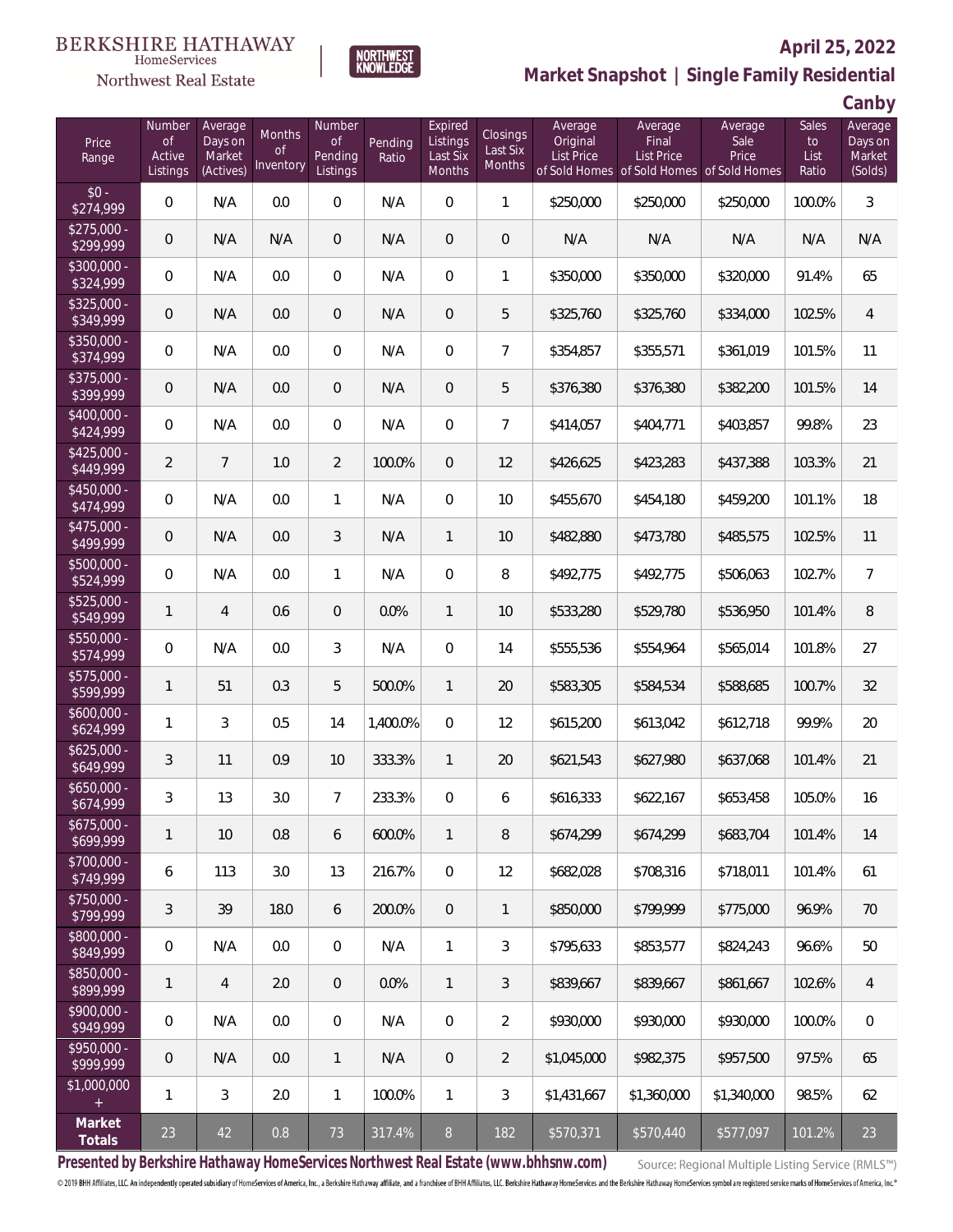$$0 -$ <br>\$249.999

\$250,000 -<br>\$274,999

\$275,000 -<br>\$299,999

\$300,000 -<br>\$324,999

\$325,000 -<br>\$349,999

\$350,000 -<br>\$374,999

\$375,000<br>\$399,999

\$400,000 -<br>\$424,999

\$425,000 -<br>\$449,999

\$450,000 -<br>\$474,999

\$475,000<br>\$499,999

\$500,000 -<br>\$524,999

\$525,000 -

\$550,000 -

\$575,000 -

\$600,000 -

\$625,000 -

\$650,000

\$675,000<br>\$699,999

\$700,000 -<br>\$749,999

\$750,000 -<br>\$799,999

\$800,000

\$850,000 -

\$900,000 -

### **Northwest Real Estate**

NORTHWEST<br>KNOWLEDGE

Number

#### **April 25, 2022**

**Molalla, Mulino, Colton**

Sales



| Price<br>Range            | Number<br><b>of</b><br>Active<br>Listings | Average<br>Days on<br>Market<br>(Actives) | Months<br>$\Omega$<br>Inventory | Number<br><b>of</b><br>Pending<br>Listings | Pending<br>Ratio | Expired<br>Listings<br>Last Six<br><b>Months</b> | Closings<br>Last Six<br><b>Months</b> | Average<br>Original<br>List Price | Average<br>Final<br>List Price<br>of Sold Homes of Sold Homes of Sold Homes | Average<br>Sale<br>Price | Sales<br>to<br>List<br>Ratio | Average<br>Days on<br>Market<br>(Solds) |
|---------------------------|-------------------------------------------|-------------------------------------------|---------------------------------|--------------------------------------------|------------------|--------------------------------------------------|---------------------------------------|-----------------------------------|-----------------------------------------------------------------------------|--------------------------|------------------------------|-----------------------------------------|
| $$0 -$<br>\$249,999       | $\mathbf{0}$                              | N/A                                       | 0.0                             | 0                                          | N/A              | $\mathbf{0}$                                     | $\overline{4}$                        | \$213,250                         | \$209,250                                                                   | \$193,750                | 92.6%                        | 27                                      |
| \$250,000 -<br>\$274,999  | $\overline{0}$                            | N/A                                       | 0.0                             | 0                                          | N/A              | 0                                                | 3                                     | \$302,667                         | \$266,667                                                                   | \$261,000                | 97.9%                        | 48                                      |
| \$275,000 -<br>\$299,999  | 0                                         | N/A                                       | 0.0                             | 1                                          | N/A              | 0                                                | 2                                     | \$265,000                         | \$265,000                                                                   | \$285,500                | 107.7%                       | 2                                       |
| $$300,000 -$<br>\$324,999 | $\overline{0}$                            | N/A                                       | 0.0                             | 1                                          | N/A              | 0                                                | 2                                     | \$335,950                         | \$318,450                                                                   | \$316,000                | 99.2%                        | 35                                      |
| \$325,000 -<br>\$349,999  | 4                                         | 16                                        | 3.0                             | 1                                          | 25.0%            | $\mathbf 0$                                      | 8                                     | \$339,938                         | \$337,438                                                                   | \$336,988                | 99.9%                        | 19                                      |
| \$350,000 -<br>\$374,999  | $\overline{0}$                            | N/A                                       | 0.0                             | 0                                          | N/A              | $\mathbf 0$                                      | 5                                     | \$362,760                         | \$361,280                                                                   | \$365,760                | 101.2%                       | 27                                      |
| \$375,000 -<br>\$399,999  | $\overline{2}$                            | 80                                        | 1.5                             | 3                                          | 150.0%           | $\mathbf 0$                                      | 8                                     | \$385,350                         | \$384,225                                                                   | \$388,938                | 101.2%                       | 32                                      |
| \$400,000 -<br>\$424,999  | $\overline{0}$                            | N/A                                       | 0.0                             | 4                                          | N/A              | 0                                                | 18                                    | \$408,910                         | \$401,910                                                                   | \$406,111                | 101.0%                       | 20                                      |
| \$425,000 -<br>\$449,999  | 0                                         | N/A                                       | 0.0                             | 3                                          | N/A              | $\mathbf 0$                                      | 9                                     | \$449,011                         | \$428,178                                                                   | \$430,617                | 100.6%                       | 17                                      |
| \$450,000 -<br>\$474,999  | $\overline{0}$                            | N/A                                       | 0.0                             | 1                                          | N/A              | $\mathbf 0$                                      | 9                                     | \$438,844                         | \$442,167                                                                   | \$458,089                | 103.6%                       | $\overline{7}$                          |
| \$475,000 -<br>\$499,999  | 0                                         | N/A                                       | 0.0                             | 1                                          | N/A              | 1                                                | 8                                     | \$480,450                         | \$478,575                                                                   | \$488,175                | 102.0%                       | 11                                      |
| 500,000 -<br>\$524,999    | $\overline{0}$                            | N/A                                       | 0.0                             | 1                                          | N/A              | 0                                                | 6                                     | \$503,983                         | \$503,983                                                                   | \$509,666                | 101.1%                       | 6                                       |
| 5525,000 -<br>\$549,999   | 1                                         | 51                                        | 0.6                             | 2                                          | 200.0%           | 1                                                | 10                                    | \$518,440                         | \$520,540                                                                   | \$533,250                | 102.4%                       | 10 <sup>°</sup>                         |
| 550,000 -<br>\$574,999    | 2                                         | 25                                        | 2.0                             | 4                                          | 200.0%           | $\mathbf 0$                                      | 6                                     | \$554,633                         | \$545,632                                                                   | \$554,833                | 101.7%                       | 49                                      |
| 5575,000 -<br>\$599,999   | 1                                         | $\overline{2}$                            | 6.0                             | 0                                          | 0.0%             | $\mathbf 0$                                      | $\mathbf{1}$                          | \$585,000                         | \$585,000                                                                   | \$585,000                | 100.0%                       | $\Omega$                                |
| $600,000 -$<br>\$624,999  | $\overline{0}$                            | N/A                                       | 0.0                             | 1                                          | N/A              | $\mathbf 0$                                      | 3                                     | \$599,667                         | \$599,667                                                                   | \$603,333                | 100.6%                       | 6                                       |
| 625,000 -<br>\$649,999    | 1                                         | 53                                        | 0.8                             | 0                                          | 0.0%             | 1                                                | 8                                     | \$623,975                         | \$620,850                                                                   | \$638,700                | 102.9%                       | 10 <sup>°</sup>                         |
| $650,000 -$<br>\$674,999  | 1                                         | $\overline{4}$                            | 0.9                             | 1                                          | 100.0%           | $\overline{0}$                                   | $\overline{7}$                        | \$676,000                         | \$645,143                                                                   | \$654,857                | 101.5%                       | 40                                      |
| 675,000 -<br>\$699,999    | 1                                         | 48                                        | 0.9                             | 4                                          | 400.0%           | 1                                                | $\overline{7}$                        | \$727,414                         | \$689,550                                                                   | \$689,020                | 99.9%                        | 55                                      |
| \$700,000 -<br>\$749,999  | $\mathbf{1}$                              | 18                                        | 1.2                             | 2                                          | 200.0%           | 1                                                | 5                                     | \$746,960                         | \$735,760                                                                   | \$722,380                | 98.2%                        | 66                                      |
| \$750,000 -<br>\$799,999  | 0                                         | N/A                                       | 0.0                             | 1                                          | N/A              | $\mathbf 0$                                      | 5                                     | \$811,160                         | \$787,200                                                                   | \$777,400                | 98.8%                        | 26                                      |
| $$800,000 -$<br>\$849,999 | $\mathbf 0$                               | N/A                                       | 0.0                             | 1                                          | N/A              | 0                                                | 5                                     | \$844,560                         | \$827,760                                                                   | \$823,000                | 99.4%                        | 42                                      |
| \$850,000 -<br>\$899,999  | 1                                         | 39                                        | 1.0                             | 1                                          | 100.0%           | 0                                                | 6                                     | \$935,633                         | \$888,283                                                                   | \$862,750                | 97.1%                        | 59                                      |
| \$900,000 -<br>\$999,999  | $\mathbf{1}$                              | 25                                        | 1.0                             | 1                                          | 100.0%           | $\mathbf{1}$                                     | 6                                     | \$1,009,150                       | \$984,150                                                                   | \$940,833                | 95.6%                        | 33                                      |

\$1,000,000 + 5 | 38 | 6.0 | 6 |120.0% | 3 | 5 |\$1,273,800 \$1,265,800 \$1,324,000 |104.6% | 17 **Market Totals** <sup>21</sup> <sup>34</sup> 0.8 <sup>40</sup> 190.5% <sup>9</sup> <sup>156</sup> \$567,696 \$556,369 \$559,600 100.6% <sup>26</sup>

**Presented by Berkshire Hathaway HomeServices Northwest Real Estate (www.bhhsnw.com)**

Source: Regional Multiple Listing Service (RMLS™)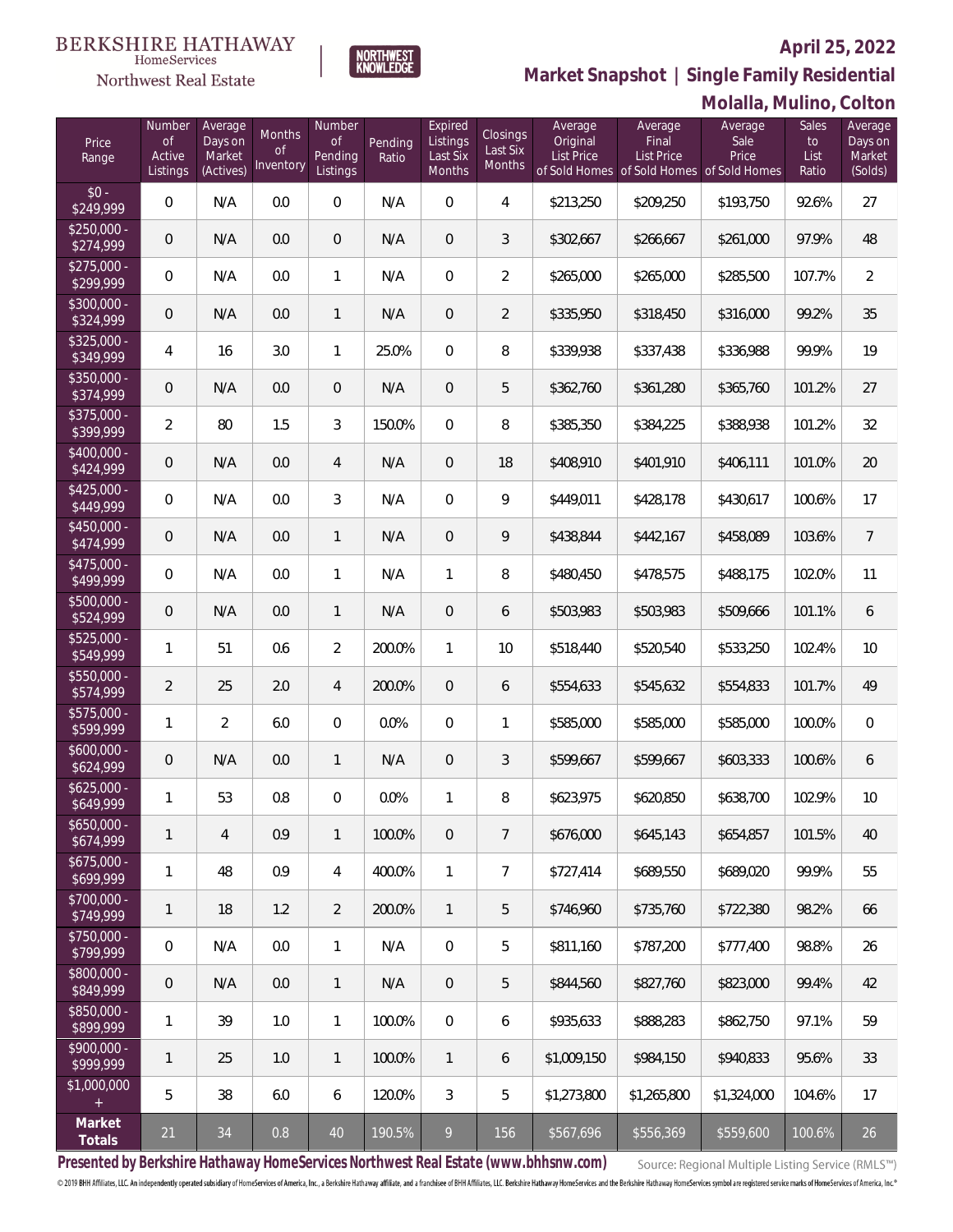

### **April 25, 2022 Market Snapshot | Single Family Residential**



| Price<br>Range                | Number<br>of<br>Active<br>Listings | Average<br>Days on<br>Market<br>(Actives) | Months<br>Οf<br>Inventory | Number<br><b>of</b><br>Pending<br>Listings | Pending<br>Ratio | Expired<br>Listings<br>Last Six<br>Months | <b>Closings</b><br>Last Six<br>Months | Average<br>Original<br>List Price | Average<br>Final<br>List Price<br>of Sold Homes of Sold Homes of Sold Homes | Average<br>Sale<br>Price | Sales<br>to<br>List<br>Ratio | Average<br>Days on<br>Market<br>(Solds) |
|-------------------------------|------------------------------------|-------------------------------------------|---------------------------|--------------------------------------------|------------------|-------------------------------------------|---------------------------------------|-----------------------------------|-----------------------------------------------------------------------------|--------------------------|------------------------------|-----------------------------------------|
| $$0 -$<br>\$424,999           | 0                                  | N/A                                       | 0.0                       | $\Omega$                                   | N/A              | $\Omega$                                  | $\overline{4}$                        | \$420,250                         | \$415,250                                                                   | \$415,250                | 100.0%                       | 6                                       |
| $$425,000 -$<br>\$449,999     | 0                                  | N/A                                       | 0.0                       | $\mathbf{1}$                               | N/A              | $\overline{0}$                            | $\overline{2}$                        | \$415,000                         | \$415,000                                                                   | \$442,500                | 106.6%                       | $\overline{2}$                          |
| $$450,000 -$<br>\$474,999     | 0                                  | N/A                                       | 0.0                       | $\overline{0}$                             | N/A              | $\overline{0}$                            | 1                                     | \$399,900                         | \$399,900                                                                   | \$455,000                | 113.8%                       | 3                                       |
| $$475,000 -$<br>\$499,999     | 1                                  | 25                                        | N/A                       | $\mathbf{1}$                               | 100.0%           | $\overline{0}$                            | $\theta$                              | N/A                               | N/A                                                                         | N/A                      | N/A                          | N/A                                     |
| \$500,000 -<br>\$524,999      | $\overline{0}$                     | N/A                                       | 0.0                       | $\overline{2}$                             | N/A              | $\overline{0}$                            | $\overline{2}$                        | \$525,000                         | \$525,000                                                                   | \$500,000                | 95.2%                        | 40                                      |
| \$525,000 -<br>\$549,999      | 3                                  | $\overline{7}$                            | 3.6                       | $\overline{0}$                             | 0.0%             | $\overline{0}$                            | 5                                     | \$537,800                         | \$523,000                                                                   | \$535,200                | 102.3%                       | 37                                      |
| \$550,000 -<br>\$574,999      | $\overline{0}$                     | N/A                                       | 0.0                       | $\mathbf{1}$                               | N/A              | $\overline{0}$                            | 6                                     | \$599,833                         | \$583,000                                                                   | \$557,500                | 95.6%                        | 30                                      |
| \$575,000 -<br>\$599,999      | 1                                  | 3                                         | 1.2                       | $\overline{2}$                             | 200.0%           | $\overline{0}$                            | 5                                     | \$563,770                         | \$560,770                                                                   | \$586,020                | 104.5%                       | 12                                      |
| $$600,000 -$<br>\$624,999     | $\boldsymbol{0}$                   | N/A                                       | 0.0                       | $\overline{0}$                             | N/A              | $\mathbf{1}$                              | 8                                     | \$609,745                         | \$600,995                                                                   | \$610,627                | 101.6%                       | 22                                      |
| $$625,000 -$<br>\$649,999     | 0                                  | N/A                                       | 0.0                       | $\overline{2}$                             | N/A              | $\overline{0}$                            | 5                                     | \$628,760                         | \$628,760                                                                   | \$638,489                | 101.5%                       | 20                                      |
| $$650,000 -$<br>\$699,999     | 3                                  | 14                                        | 1.0                       | $\overline{4}$                             | 133.3%           | 3                                         | 18                                    | \$659,869                         | \$644,369                                                                   | \$671,112                | 104.2%                       | 15                                      |
| \$700,000 -<br>\$749,999      | 1                                  | 53                                        | 0.4                       | 3                                          | 300.0%           | $\overline{0}$                            | 15                                    | \$713,680                         | \$703,053                                                                   | \$717,813                | 102.1%                       | 15                                      |
| $$750,000 -$<br>\$799,999     | 6                                  | 25                                        | 4.0                       | 4                                          | 66.7%            | $\mathbf{1}$                              | 9                                     | \$746,339                         | \$746,339                                                                   | \$773,656                | 103.7%                       | 14                                      |
| \$800,000 -<br>\$849,999      | 1                                  | $\overline{4}$                            | 0.3                       | $\overline{0}$                             | 0.0%             | $\overline{0}$                            | 19                                    | \$786,937                         | \$786,937                                                                   | \$826,092                | 105.0%                       | 9                                       |
| \$850,000 -<br>\$899,999      | 1                                  | 11                                        | 0.4                       | $\overline{4}$                             | 400.0%           | $\overline{2}$                            | 17                                    | \$853,259                         | \$850,312                                                                   | \$871,565                | 102.5%                       | 17                                      |
| $$900,000 -$<br>\$999,999     | 1                                  | 3                                         | 0.2                       | 4                                          | 400.0%           | $\overline{2}$                            | 25                                    | \$918,600                         | \$911,408                                                                   | \$948,320                | 104.0%                       | 10                                      |
| \$1,000,000 -<br>\$1,099,999  | 1                                  | 4                                         | 0.3                       | $\mathbf{0}$                               | 0.0%             | 1                                         | 19                                    | \$1,059,495                       | \$1,012,989                                                                 | \$1,043,895              | 103.1%                       | 41                                      |
| $$1,100,000 -$<br>\$1,199,999 | 1                                  | 4                                         | 0.3                       | 5                                          | 500.0%           | $\mathbf{1}$                              | 18                                    | \$1,027,408                       | \$1,019,853                                                                 | \$1,134,685              | 111.3%                       | 11                                      |
| $$1,200,000 -$<br>\$1,299,999 | $\mathbf 0$                        | N/A                                       | 0.0                       | $7\overline{ }$                            | N/A              | $\overline{2}$                            | 19                                    | \$1,217,047                       | \$1,213,889                                                                 | \$1,250,386              | 103.0%                       | 10                                      |
| $$1,300,000 -$<br>\$1,399,999 | $\mathbf 0$                        | N/A                                       | 0.0                       | $\overline{1}$                             | N/A              | $\overline{0}$                            | 12                                    | \$1,322,083                       | \$1,273,583                                                                 | \$1,345,475              | 105.6%                       | 29                                      |
| $$1,400,000 -$<br>\$1,499,999 | $\overline{2}$                     | 30                                        | 0.8                       | $\mathbf 0$                                | 0.0%             | $\mathbf{1}$                              | 15                                    | \$1,389,030                       | \$1,387,303                                                                 | \$1,431,949              | 103.2%                       | 23                                      |
| $$1,500,000 -$<br>\$1,749,999 | 3                                  | 27                                        | 0.7                       | 6                                          | 200.0%           | $\mathfrak{Z}$                            | 26                                    | \$1,580,159                       | \$1,554,467                                                                 | \$1,607,957              | 103.4%                       | 23                                      |
| $$1,750,000 -$<br>\$1,999,999 | 1                                  | 4                                         | 0.4                       | $\overline{2}$                             | 200.0%           | $\overline{0}$                            | 17                                    | \$1,837,647                       | \$1,770,588                                                                 | \$1,863,539              | 105.2%                       | 34                                      |
| $$2,000,000 -$<br>\$2,499,999 | $\mathbf{1}$                       | 42                                        | 0.4                       | 10                                         | 1.000.0%         | $\overline{2}$                            | 17                                    | \$2,264,847                       | \$2,221,906                                                                 | \$2,255,635              | 101.5%                       | 34                                      |
| \$2,500,000<br>$+$            | 17                                 | 84                                        | 3.5                       | 5                                          | 29.4%            | 6                                         | 29                                    | \$3,710,445                       | \$3,652,686                                                                 | \$3,497,138              | 95.7%                        | 58                                      |
| Market<br>Totals              | $44\,$                             | 44                                        | 0.8                       | 64                                         | 145.5%           | 25                                        | 313                                   | \$1,340,860                       | \$1,318,979                                                                 | \$1,341,695              | 101.7%                       | 24                                      |

**NORTHWEST**<br>KNOWLEDGE

**Presented by Berkshire Hathaway HomeServices Northwest Real Estate (www.bhhsnw.com)**

Source: Regional Multiple Listing Service (RMLS™)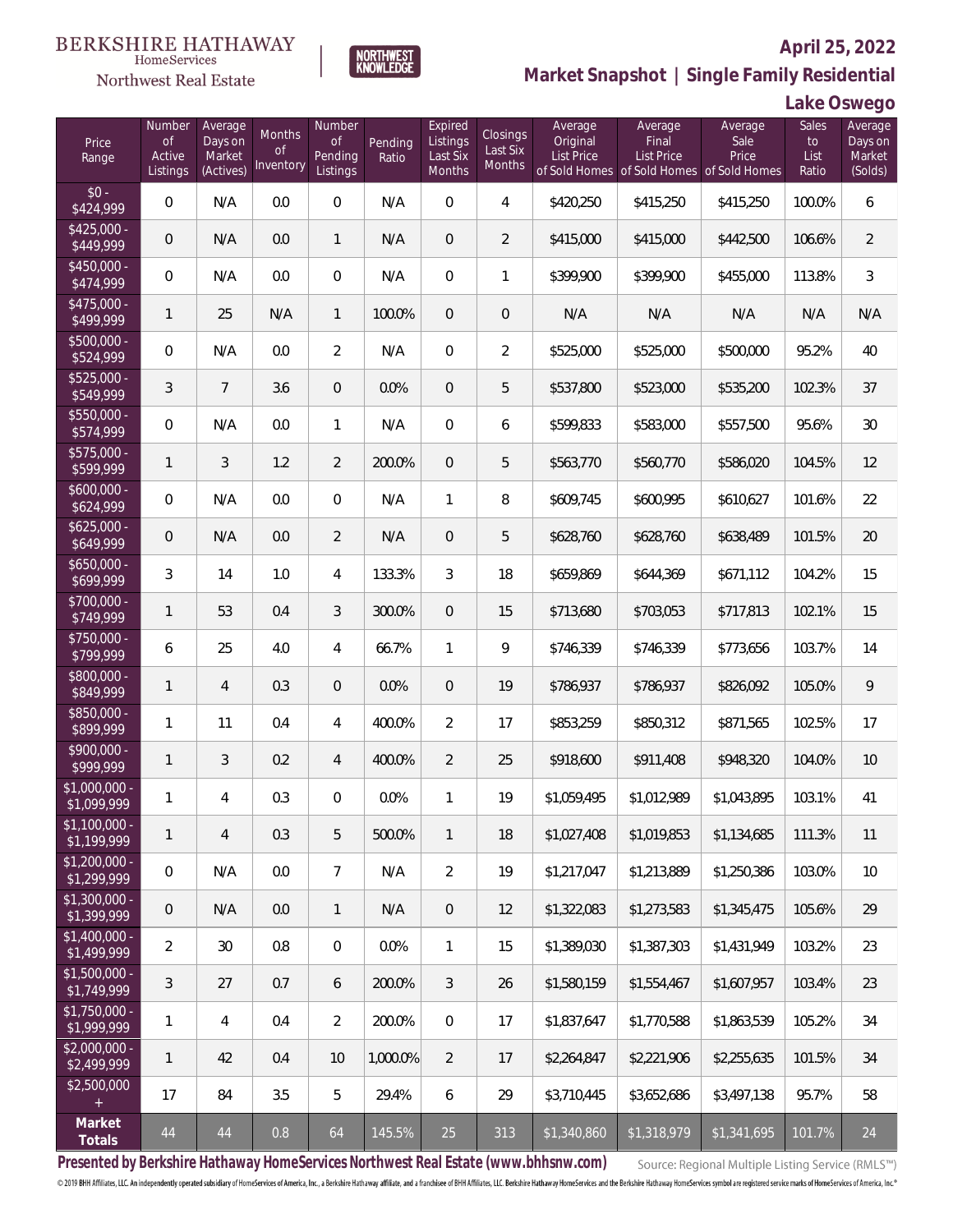Northwest Real Estate



# **April 25, 2022**

**Market Snapshot | Single Family Residential**

**West Linn**

| Price<br>Range                | Number<br><b>of</b><br>Active<br>Listings | Average<br>Days on<br>Market<br>(Actives) | Months<br>0f<br>Inventory | Number<br><b>of</b><br><b>Pending</b><br>Listings | Pending<br>Ratio | Expired<br>Listings<br>Last Six<br>Months | Closings<br>Last Six<br>Months | Average<br>Original<br><b>List Price</b> | Average<br>Final<br><b>List Price</b> | Average<br>Sale<br>Price<br>of Sold Homes of Sold Homes of Sold Homes | Sales<br>to<br>List<br>Ratio | Average<br>Days on<br>Market<br>(Solds) |
|-------------------------------|-------------------------------------------|-------------------------------------------|---------------------------|---------------------------------------------------|------------------|-------------------------------------------|--------------------------------|------------------------------------------|---------------------------------------|-----------------------------------------------------------------------|------------------------------|-----------------------------------------|
| $$0 -$<br>\$349,999           | $\overline{0}$                            | N/A                                       | 0.0                       | $\overline{0}$                                    | N/A              | $\Omega$                                  | $\mathbf{1}$                   | \$369,900                                | \$359,900                             | \$314,000                                                             | 87.2%                        | 69                                      |
| $$350,000 -$<br>\$374,999     | $\overline{0}$                            | N/A                                       | 0.0                       | $\overline{0}$                                    | N/A              | $\overline{0}$                            | 1                              | \$345,000                                | \$345,000                             | \$352,500                                                             | 102.2%                       | 8                                       |
| $$375,000 -$<br>\$399,999     | $\overline{0}$                            | N/A                                       | N/A                       | $\mathbf{1}$                                      | N/A              | $\overline{0}$                            | $\overline{0}$                 | N/A                                      | N/A                                   | N/A                                                                   | N/A                          | N/A                                     |
| $$400,000 -$<br>\$424,999     | $\boldsymbol{0}$                          | N/A                                       | 0.0                       | $\mathbf{1}$                                      | N/A              | $\overline{0}$                            | 5                              | \$447,980                                | \$423,360                             | \$416,700                                                             | 98.4%                        | 11                                      |
| $$425,000 -$<br>\$449,999     | $\overline{0}$                            | N/A                                       | 0.0                       | $\mathbf{1}$                                      | N/A              | $\overline{0}$                            | 4                              | \$446,200                                | \$430,475                             | \$433,000                                                             | 100.6%                       | 15                                      |
| $$450,000 -$<br>\$474,999     | $\overline{0}$                            | N/A                                       | 0.0                       | $\mathbf{1}$                                      | N/A              | $\mathbf{1}$                              | $\overline{7}$                 | \$446,100                                | \$446,100                             | \$463,261                                                             | 103.8%                       | 5                                       |
| $$475,000 -$<br>\$499,999     | $\mathbf{1}$                              | $\overline{4}$                            | 1.2                       | $\mathbf{1}$                                      | 100.0%           | $\overline{0}$                            | 5                              | \$517,190                                | \$501,970                             | \$487,900                                                             | 97.2%                        | 87                                      |
| $$500,000 -$<br>\$524,999     | $\overline{0}$                            | N/A                                       | 0.0                       | $\mathbf{1}$                                      | N/A              | $\overline{0}$                            | 6                              | \$466,600                                | \$466,600                             | \$507,029                                                             | 108.7%                       | 24                                      |
| $$525,000 -$<br>\$549,999     | $\mathbf{1}$                              | 18                                        | 1.0                       | $\mathbf{1}$                                      | 100.0%           | $\mathbf{1}$                              | 6                              | \$534,967                                | \$534,967                             | \$534,400                                                             | 99.9%                        | 14                                      |
| $$550,000 -$<br>\$574,999     | $\overline{0}$                            | N/A                                       | 0.0                       | $\mathbf{1}$                                      | N/A              | $\mathbf{1}$                              | $\overline{7}$                 | \$549,000                                | \$547,571                             | \$559,414                                                             | 102.2%                       | 11                                      |
| $$575,000 -$<br>\$599,999     | $\overline{0}$                            | N/A                                       | 0.0                       | $\overline{2}$                                    | N/A              | $\overline{0}$                            | 6                              | \$551,475                                | \$551,475                             | \$587,937                                                             | 106.6%                       | 5                                       |
| $$600,000 -$<br>\$624,999     | $\mathbf{1}$                              | $\overline{4}$                            | 0.7                       | $\mathbf{1}$                                      | 100.0%           | $\overline{0}$                            | 9                              | \$606,000                                | \$601,656                             | \$609,056                                                             | 101.2%                       | 40                                      |
| $$625,000 -$<br>\$649,999     | $\mathbf 0$                               | N/A                                       | 0.0                       | $\overline{4}$                                    | N/A              | $\mathbf{1}$                              | 9                              | \$631,111                                | \$624,322                             | \$636,056                                                             | 101.9%                       | 28                                      |
| $$650,000 -$<br>\$674,999     | $\overline{0}$                            | N/A                                       | 0.0                       | $\mathbf{1}$                                      | N/A              | $\overline{0}$                            | 11                             | \$654,777                                | \$636,668                             | \$659,427                                                             | 103.6%                       | 28                                      |
| $$675,000 -$<br>\$699,999     | 5                                         | 8                                         | 3.8                       | 3                                                 | 60.0%            | $\overline{2}$                            | 8                              | \$687,794                                | \$681,594                             | \$688,250                                                             | 101.0%                       | 21                                      |
| $$700,000 -$<br>\$724,999     | $\mathbf{1}$                              | 18                                        | 1.0                       | $\overline{0}$                                    | 0.0%             | $\overline{0}$                            | 6                              | \$681,133                                | \$685,317                             | \$713,000                                                             | 104.0%                       | $\mathfrak{Z}$                          |
| $$725,000 -$<br>\$749,999     | $\overline{2}$                            | 28                                        | 1.2                       | $\overline{2}$                                    | 100.0%           | $\overline{0}$                            | 10                             | \$719,180                                | \$704,330                             | \$735,939                                                             | 104.5%                       | 29                                      |
| \$750,000 -<br>\$799,999      | $\mathbf{1}$                              | $\overline{4}$                            | 0.5                       | 5                                                 | 500.0%           | $\overline{2}$                            | 13                             | \$748,431                                | \$743,815                             | \$769,973                                                             | 103.5%                       | 11                                      |
| $$800,000 -$<br>\$849,999     | $\mathbf{1}$                              | 19                                        | 0.5                       | $\overline{2}$                                    | 200.0%           | $\overline{0}$                            | 11                             | \$785,873                                | \$782,218                             | \$816,509                                                             | 104.4%                       | 12                                      |
| $$850,000 -$<br>\$899,999     | $\mathbf 0$                               | N/A                                       | 0.0                       | 3                                                 | N/A              | $\overline{0}$                            | 24                             | \$832,269                                | \$836,519                             | \$875,018                                                             | 104.6%                       | 40                                      |
| \$900,000 -<br>\$999,999      | 3                                         | 26                                        | 0.7                       | 15                                                | 500.0%           | $\overline{2}$                            | 26                             | \$900,908                                | \$908,181                             | \$953,958                                                             | 105.0%                       | 38                                      |
| \$1,000,000 -<br>\$1,249,999  | $\overline{4}$                            | 5                                         | 0.9                       | 15                                                | 375.0%           | $\mathbf{1}$                              | 27                             | \$1,079,319                              | \$1,080,617                           | \$1,121,212                                                           | 103.8%                       | 24                                      |
| $$1,250,000 -$<br>\$1,499,999 | $\mathfrak{Z}$                            | 39                                        | 1.3                       | 6                                                 | 200.0%           | $\mathbf{1}$                              | 14                             | \$1,302,564                              | \$1,278,985                           | \$1,337,392                                                           | 104.6%                       | 23                                      |
| $$1,500,000$ -<br>\$1,999,999 | $\overline{2}$                            | 31                                        | 1.3                       | 3                                                 | 150.0%           | $\overline{2}$                            | 9                              | \$1,702,932                              | \$1,680,600                           | \$1,695,222                                                           | 100.9%                       | 32                                      |
| \$2,000,000<br>$+$            | 12                                        | 125                                       | 9.0                       | $\overline{2}$                                    | 16.7%            | 3                                         | 8                              | \$3,147,375                              | \$2,955,625                           | \$2,920,044                                                           | 98.8%                        | 75                                      |
| Market<br>Totals              | 37                                        | 52                                        | $1.0\,$                   | 72                                                | 194.6%           | 17                                        | 233                            | \$894,344                                | \$883,212                             | \$909,303                                                             | 103.0%                       | 28                                      |

**Presented by Berkshire Hathaway HomeServices Northwest Real Estate (www.bhhsnw.com)**

Source: Regional Multiple Listing Service (RMLS™)